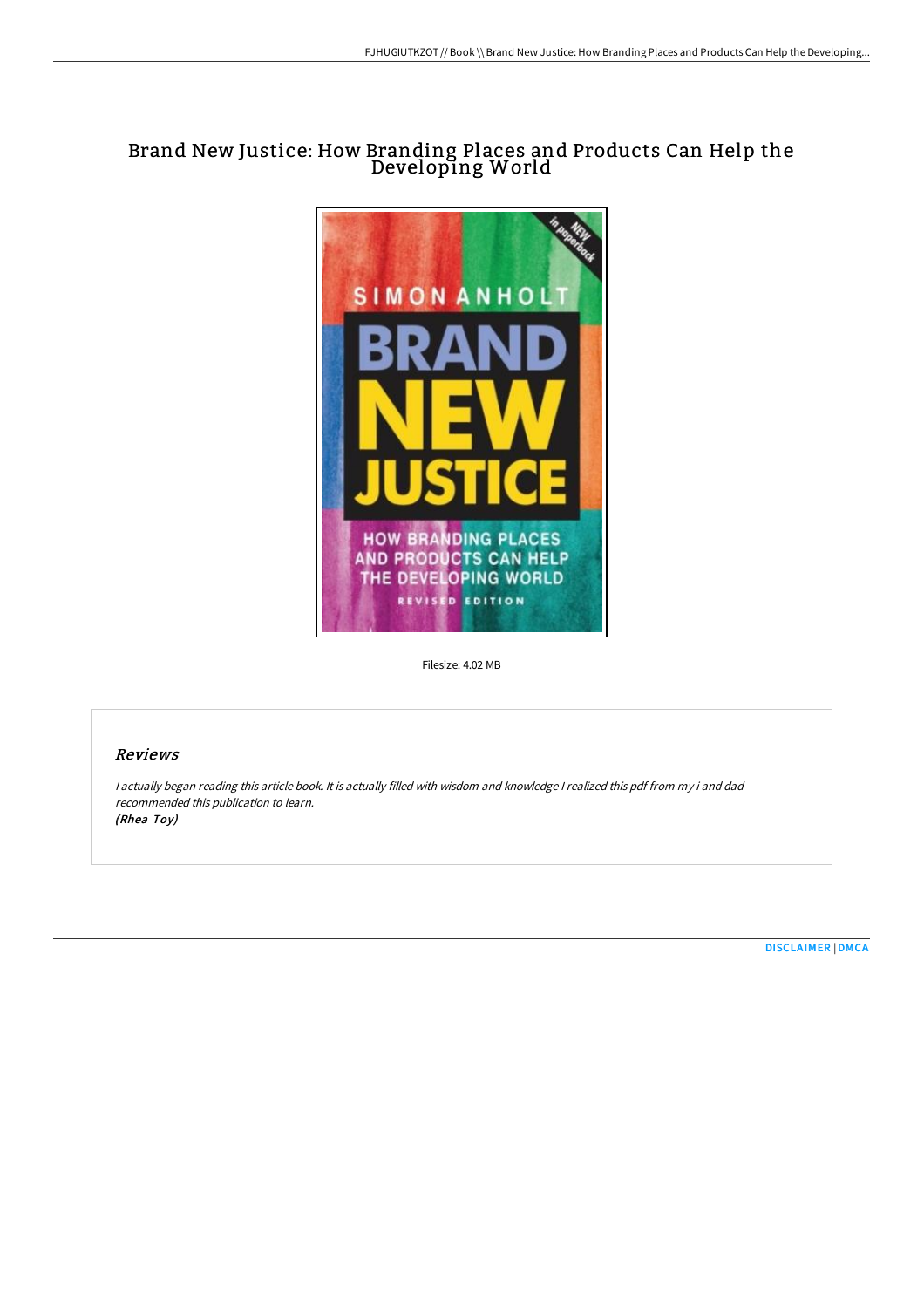## BRAND NEW JUSTICE: HOW BRANDING PLACES AND PRODUCTS CAN HELP THE DEVELOPING WORLD



To read Brand New Justice: How Branding Places and Products Can Help the Developing World eBook, remember to click the button under and download the document or have accessibility to additional information which might be have conjunction with BRAND NEW JUSTICE: HOW BRANDING PLACES AND PRODUCTS CAN HELP THE DEVELOPING WORLD book.

Taylor Francis Ltd, United Kingdom, 2005. Paperback. Book Condition: New. 2nd Revised edition. 230 x 154 mm. Language: English Brand New Book \*\*\*\*\* Print on Demand \*\*\*\*\*.Recently vilified as the prime dynamic driving home the breach between poor and rich nations, here the branding process is rehabilitated as a potential saviour of the economically underprivileged. Brand New Justice, now in a revised paperback edition, systematically analyses the success stories of the Top Thirteen nations, demonstrating that their wealth is based on the last mile of the commercial process: buying raw materials and manufacturing cheaply in third world countries, these countries realise their lucrative profits by adding value through finishing, packaging and marketing and then selling the branded product on to the end-user at a hugely inflated price. The use of sophisticated global media techniques alongside a range of creative marketing activities are the lynchpins of this process. Applying his observations on economic history and the development and impact of global marketing, Anholt presents a cogent plan for developing nations to benefit from globalization. So long the helpless victim of capitalist trading systems, he shows that they can cross the divide and graduate from supplier nation to producer nation. Branding native produce on a global scale, making a commercial virtue out of perceived authenticity and otherness and fully capitalising on the last mile benefits are key to this graduation and fundamental to forging a new global economic balance. Anholt argues with a forceful logic, but also backs his hypothesis with enticing glimpses of this process actually beginning to take place. Examining activities in India, Thailand, Russia and Africa among others, he shows the risks, challenges and pressures inherent in turning the tide , but above all he demonstrates the very real possibility of enlightened capitalism working as a force for good...

 $\mathbf{m}$ Read Brand New Justice: How Branding Places and Products Can Help the [Developing](http://techno-pub.tech/brand-new-justice-how-branding-places-and-produc.html) World Online B Download PDF Brand New Justice: How Branding Places and Products Can Help the [Developing](http://techno-pub.tech/brand-new-justice-how-branding-places-and-produc.html) World